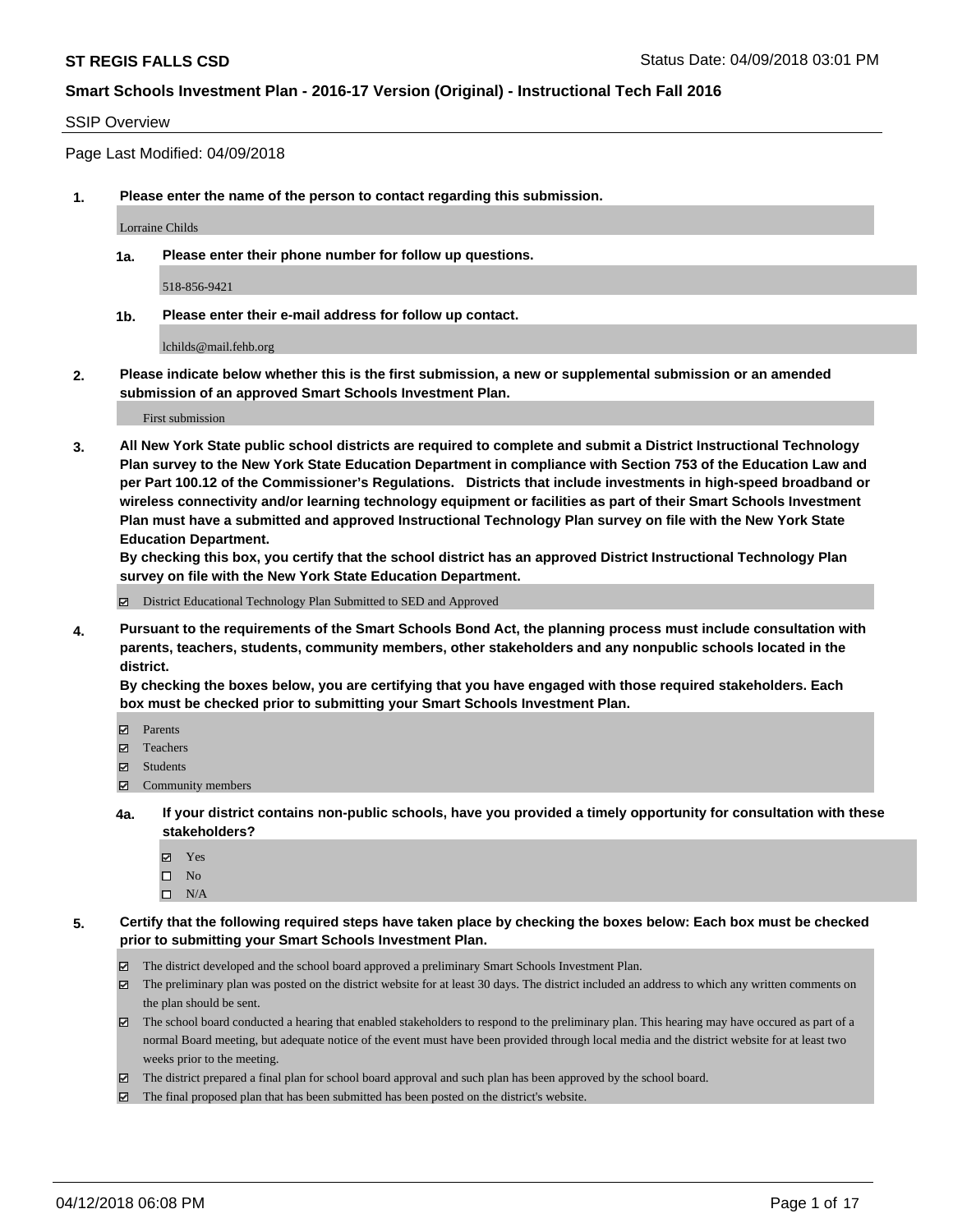#### SSIP Overview

Page Last Modified: 04/09/2018

**5a. Please upload the proposed Smart Schools Investment Plan (SSIP) that was posted on the district's website, along with any supporting materials. Note that this should be different than your recently submitted Educational Technology Survey. The Final SSIP, as approved by the School Board, should also be posted on the website and remain there during the course of the projects contained therein.**

Smart Schools Investment Plan (SSIP) - April 2016.pdf

**5b. Enter the webpage address where the final Smart Schools Investment Plan is posted. The Plan should remain posted for the life of the included projects.**

http://www.stregisfallscsd.org/docs/docs.htm

**6. Please enter an estimate of the total number of students and staff that will benefit from this Smart Schools Investment Plan based on the cumulative projects submitted to date.**

352

**7. An LEA/School District may partner with one or more other LEA/School Districts to form a consortium to pool Smart Schools Bond Act funds for a project that meets all other Smart School Bond Act requirements. Each school district participating in the consortium will need to file an approved Smart Schools Investment Plan for the project and submit a signed Memorandum of Understanding that sets forth the details of the consortium including the roles of each respective district.**

 $\Box$  The district plans to participate in a consortium to partner with other school district(s) to implement a Smart Schools project.

**8. Please enter the name and 6-digit SED Code for each LEA/School District participating in the Consortium.**

| <b>Partner LEA/District</b> | <b>ISED BEDS Code</b> |
|-----------------------------|-----------------------|
| (No Response)               | (No Response)         |

#### **9. Please upload a signed Memorandum of Understanding with all of the participating Consortium partners.**

(No Response)

**10. Your district's Smart Schools Bond Act Allocation is:**

\$444,145

**11.** Enter the budget sub-allocations by category that you are submitting for approval at this time. If you are not budgeting SSBA funds for a category, please enter 0 (zero.) If the value entered is \$0, you will not be required to complete that survey question.

|                                              | Sub-<br>Allocations |
|----------------------------------------------|---------------------|
| <b>School Connectivity</b>                   | $\mathbf 0$         |
| <b>Connectivity Projects for Communities</b> | 0                   |
| Classroom Technology                         | 221,654             |
| Pre-Kindergarten Classrooms                  | $\Omega$            |
| Replace Transportable Classrooms             | 0                   |
| <b>High-Tech Security Features</b>           | 0                   |
| Totals:                                      | 221,654             |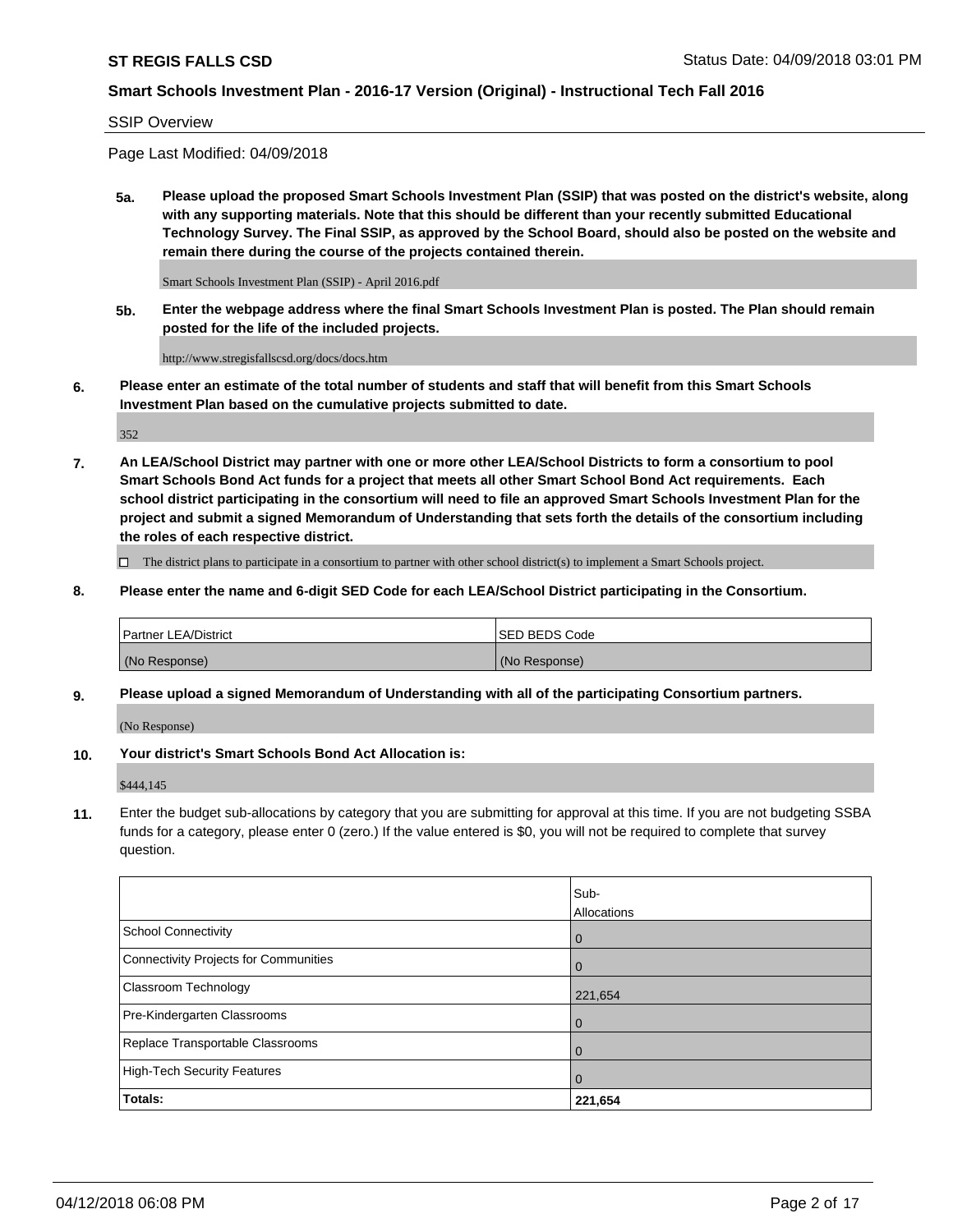#### School Connectivity

Page Last Modified: 03/27/2018

- **1. In order for students and faculty to receive the maximum benefit from the technology made available under the Smart Schools Bond Act, their school buildings must possess sufficient connectivity infrastructure to ensure that devices can be used during the school day. Smart Schools Investment Plans must demonstrate that:**
	- **• sufficient infrastructure that meets the Federal Communications Commission's 100 Mbps per 1,000 students standard currently exists in the buildings where new devices will be deployed, or**
	- **• is a planned use of a portion of Smart Schools Bond Act funds, or**
	- **• is under development through another funding source.**

**Smart Schools Bond Act funds used for technology infrastructure or classroom technology investments must increase the number of school buildings that meet or exceed the minimum speed standard of 100 Mbps per 1,000 students and staff within 12 months. This standard may be met on either a contracted 24/7 firm service or a "burstable" capability. If the standard is met under the burstable criteria, it must be:**

**1. Specifically codified in a service contract with a provider, and**

**2. Guaranteed to be available to all students and devices as needed, particularly during periods of high demand, such as computer-based testing (CBT) periods.**

**Please describe how your district already meets or is planning to meet this standard within 12 months of plan submission.**

(No Response)

- **1a. If a district believes that it will be impossible to meet this standard within 12 months, it may apply for a waiver of this requirement, as described on the Smart Schools website. The waiver must be filed and approved by SED prior to submitting this survey.**
	- By checking this box, you are certifying that the school district has an approved waiver of this requirement on file with the New York State Education Department.
- **2.** Connectivity Speed Calculator **(Required)**

|                         | l Number of<br><b>Students</b> | Multiply by<br>100 Kbps | Divide by 1000 Current Speed<br>to Convert to<br>Required<br>l Speed in Mb | lin Mb           | Expected<br>Speed to be<br>Attained Within Required<br>12 Months | <b>Expected Date</b><br><b>When</b><br>Speed Will be<br>l Met |
|-------------------------|--------------------------------|-------------------------|----------------------------------------------------------------------------|------------------|------------------------------------------------------------------|---------------------------------------------------------------|
| <b>Calculated Speed</b> | (No<br>Response)               | (No Response)           | (No<br>Response)                                                           | (No<br>Response) | (No<br>Response)                                                 | l (No<br>Response)                                            |

**3. Describe how you intend to use Smart Schools Bond Act funds for high-speed broadband and/or wireless connectivity projects in school buildings.**

(No Response)

**4. Describe the linkage between the district's District Instructional Technology Plan and the proposed projects. (There should be a link between your response to this question and your response to Question 1 in Part E. Curriculum and Instruction "What are the district's plans to use digital connectivity and technology to improve teaching and learning?)**

(No Response)

**5. If the district wishes to have students and staff access the Internet from wireless devices within the school building, or in close proximity to it, it must first ensure that it has a robust Wi-Fi network in place that has sufficient bandwidth to meet user demand.**

**Please describe how you have quantified this demand and how you plan to meet this demand.**

(No Response)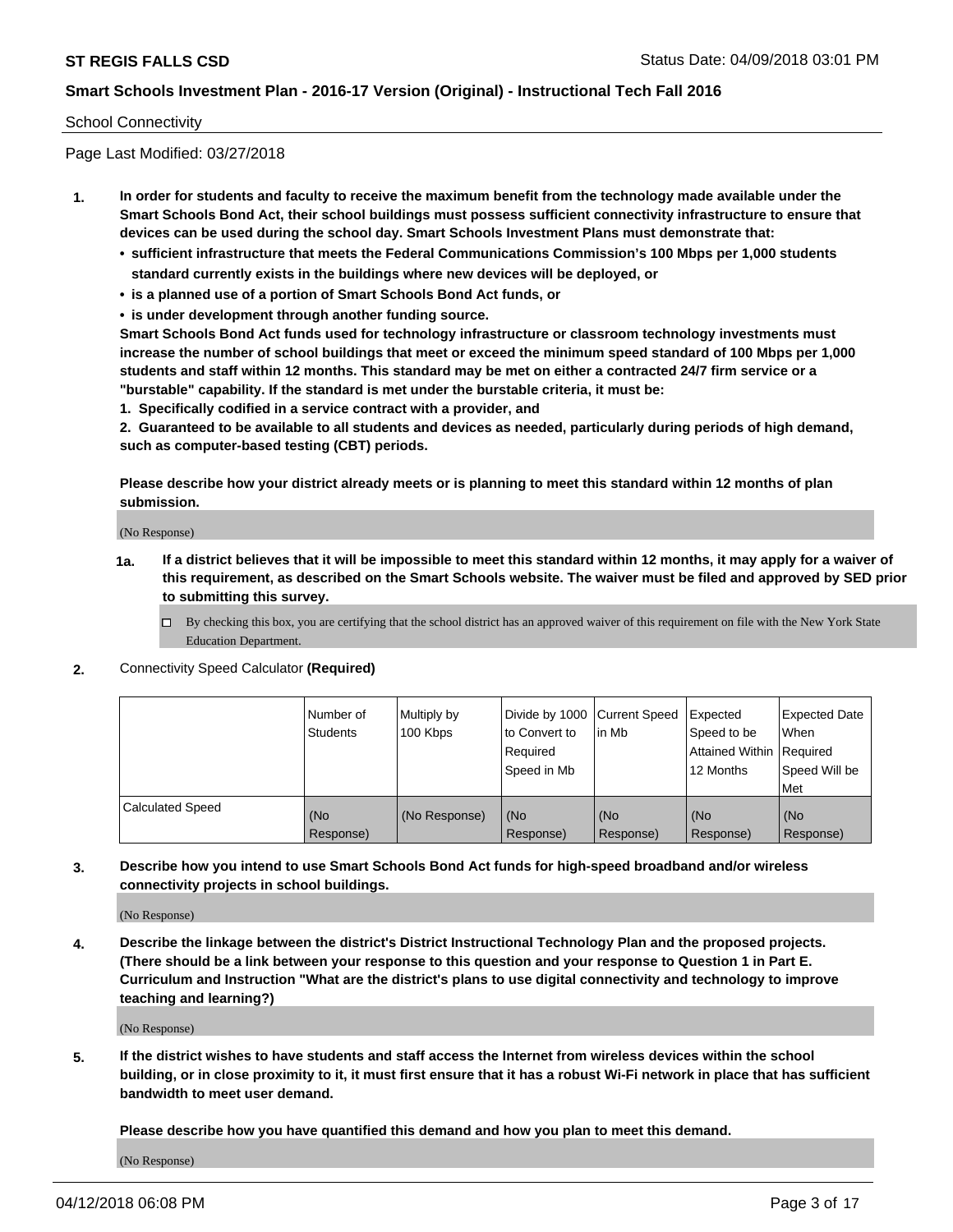#### School Connectivity

Page Last Modified: 03/27/2018

**6. As indicated on Page 5 of the guidance, the Office of Facilities Planning will have to conduct a preliminary review of all capital projects, including connectivity projects.**

**Please indicate on a separate row each project number given to you by the Office of Facilities Planning.**

| Project Number |  |
|----------------|--|
| (No Response)  |  |

**7. Certain high-tech security and connectivity infrastructure projects may be eligible for an expedited review process as determined by the Office of Facilities Planning.**

#### **Was your project deemed eligible for streamlined review?**

(No Response)

#### **8. Include the name and license number of the architect or engineer of record.**

| Name          | License Number |
|---------------|----------------|
| (No Response) | (No Response)  |

**9.** If you are submitting an allocation for **School Connectivity** complete this table.

**Note that the calculated Total at the bottom of the table must equal the Total allocation for this category that you entered in the SSIP Overview overall budget.** 

|                                            | Sub-          |
|--------------------------------------------|---------------|
|                                            | Allocation    |
| Network/Access Costs                       | (No Response) |
| <b>Outside Plant Costs</b>                 | (No Response) |
| School Internal Connections and Components | (No Response) |
| Professional Services                      | (No Response) |
| Testing                                    | (No Response) |
| <b>Other Upfront Costs</b>                 | (No Response) |
| <b>Other Costs</b>                         | (No Response) |
| Totals:                                    | 0             |

**10. Please detail the type, quantity, per unit cost and total cost of the eligible items under each sub-category. This is especially important for any expenditures listed under the "Other" category. All expenditures must be eligible for tax-exempt financing to be reimbursed through the SSBA. Sufficient detail must be provided so that we can verify this is the case. If you have any questions, please contact us directly through smartschools@nysed.gov. NOTE: Wireless Access Points should be included in this category, not under Classroom Educational Technology, except those that will be loaned/purchased for nonpublic schools.**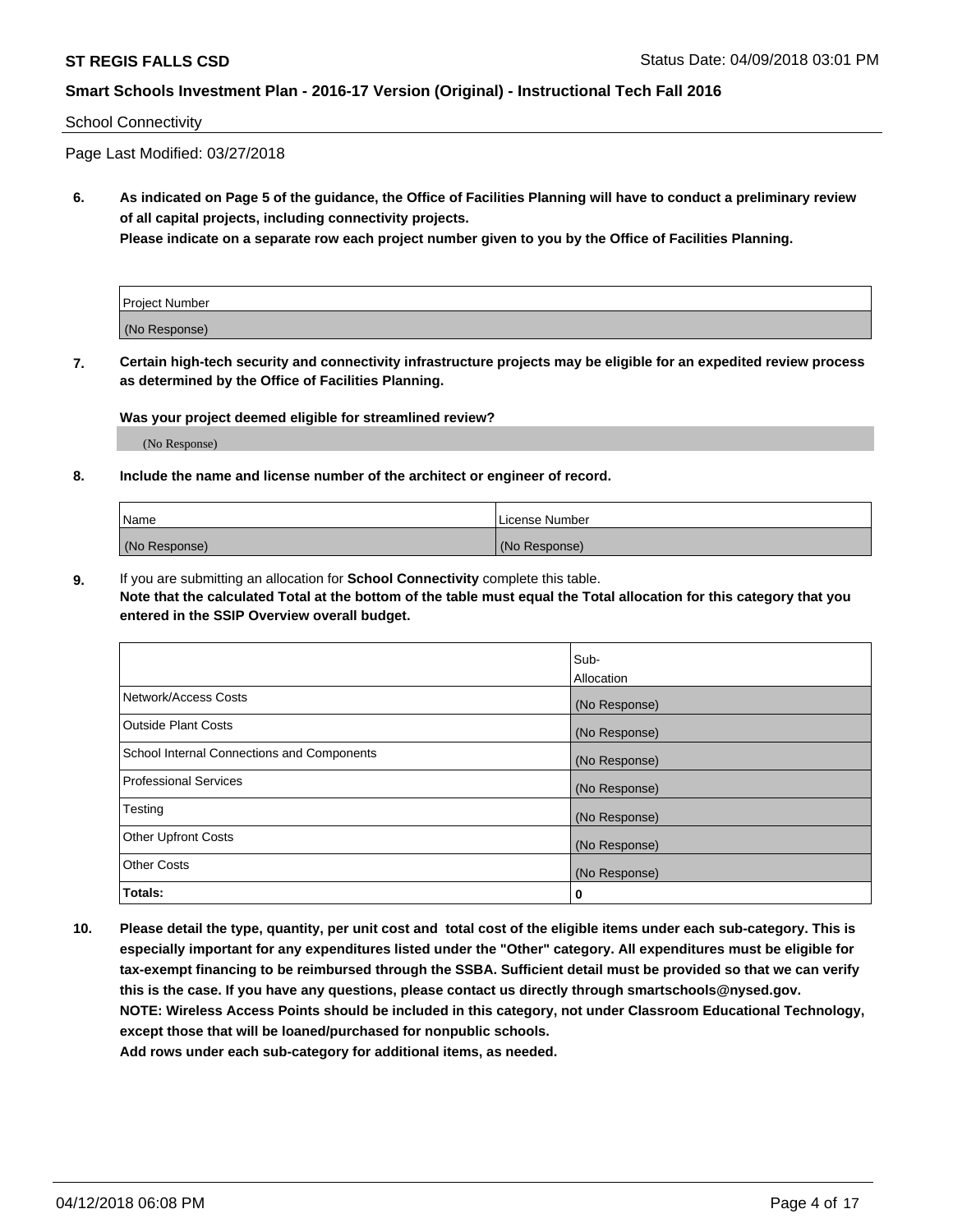School Connectivity

Page Last Modified: 03/27/2018

| Select the allowable expenditure | Item to be purchased | Quantity      | Cost per Item | <b>Total Cost</b> |
|----------------------------------|----------------------|---------------|---------------|-------------------|
| type.                            |                      |               |               |                   |
| Repeat to add another item under |                      |               |               |                   |
| each type.                       |                      |               |               |                   |
| (No Response)                    | (No Response)        | (No Response) | (No Response) | (No Response)     |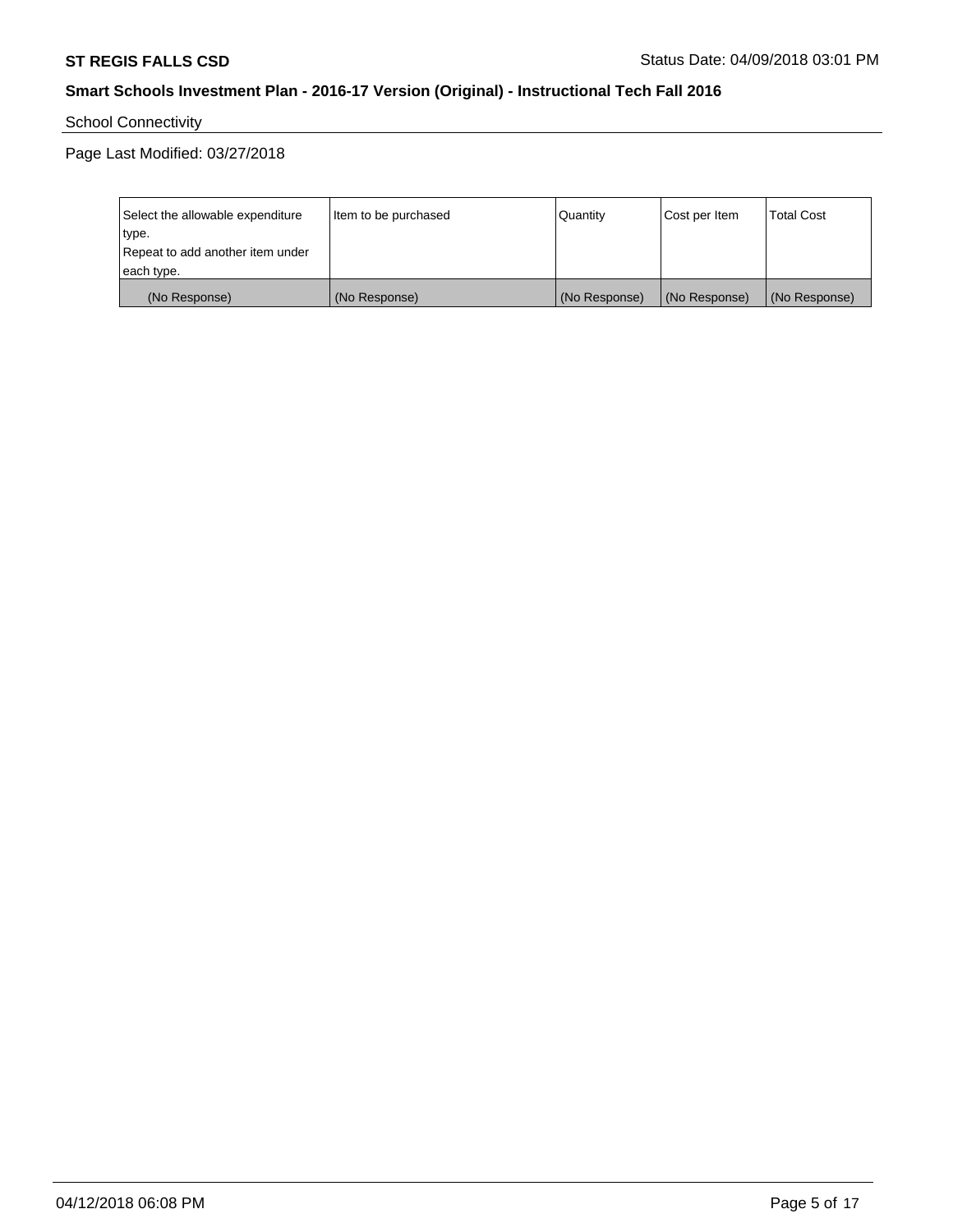Community Connectivity (Broadband and Wireless)

Page Last Modified: 04/28/2017

**1. Describe how you intend to use Smart Schools Bond Act funds for high-speed broadband and/or wireless connectivity projects in the community.**

(No Response)

**2. Please describe how the proposed project(s) will promote student achievement and increase student and/or staff access to the Internet in a manner that enhances student learning and/or instruction outside of the school day and/or school building.**

(No Response)

**3. Community connectivity projects must comply with all the necessary local building codes and regulations (building and related permits are not required prior to plan submission).**

 $\Box$  I certify that we will comply with all the necessary local building codes and regulations.

**4. Please describe the physical location of the proposed investment.**

(No Response)

**5. Please provide the initial list of partners participating in the Community Connectivity Broadband Project, along with their Federal Tax Identification (Employer Identification) number.**

| <b>Project Partners</b> | Federal ID#   |
|-------------------------|---------------|
| (No Response)           | (No Response) |

**6.** If you are submitting an allocation for **Community Connectivity**, complete this table. **Note that the calculated Total at the bottom of the table must equal the Total allocation for this category that you entered in the SSIP Overview overall budget.**

|                                    | Sub-Allocation |
|------------------------------------|----------------|
| Network/Access Costs               | (No Response)  |
| Outside Plant Costs                | (No Response)  |
| <b>Tower Costs</b>                 | (No Response)  |
| <b>Customer Premises Equipment</b> | (No Response)  |
| Professional Services              | (No Response)  |
| Testing                            | (No Response)  |
| <b>Other Upfront Costs</b>         | (No Response)  |
| <b>Other Costs</b>                 | (No Response)  |
| Totals:                            | 0              |

**7. Please detail the type, quantity, per unit cost and total cost of the eligible items under each sub-category. This is especially important for any expenditures listed under the "Other" category. All expenditures must be capital-bond eligible to be reimbursed through the SSBA. If you have any questions, please contact us directly through smartschools@nysed.gov.**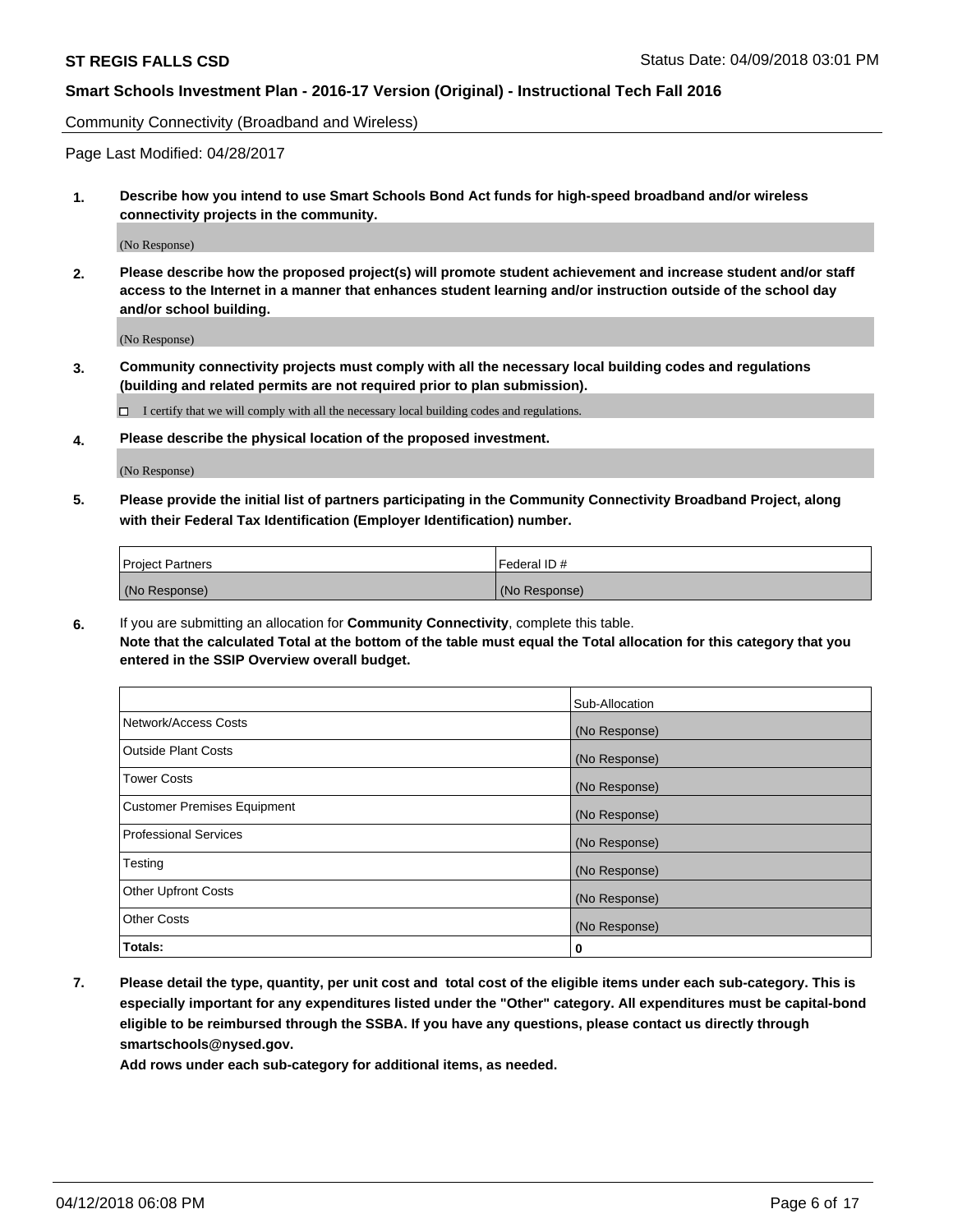Community Connectivity (Broadband and Wireless)

Page Last Modified: 04/28/2017

| Select the allowable expenditure<br>type.<br>Repeat to add another item under | Item to be purchased | Quantity      | Cost per Item | <b>Total Cost</b> |
|-------------------------------------------------------------------------------|----------------------|---------------|---------------|-------------------|
| each type.                                                                    |                      |               |               |                   |
| (No Response)                                                                 | (No Response)        | (No Response) | (No Response) | (No Response)     |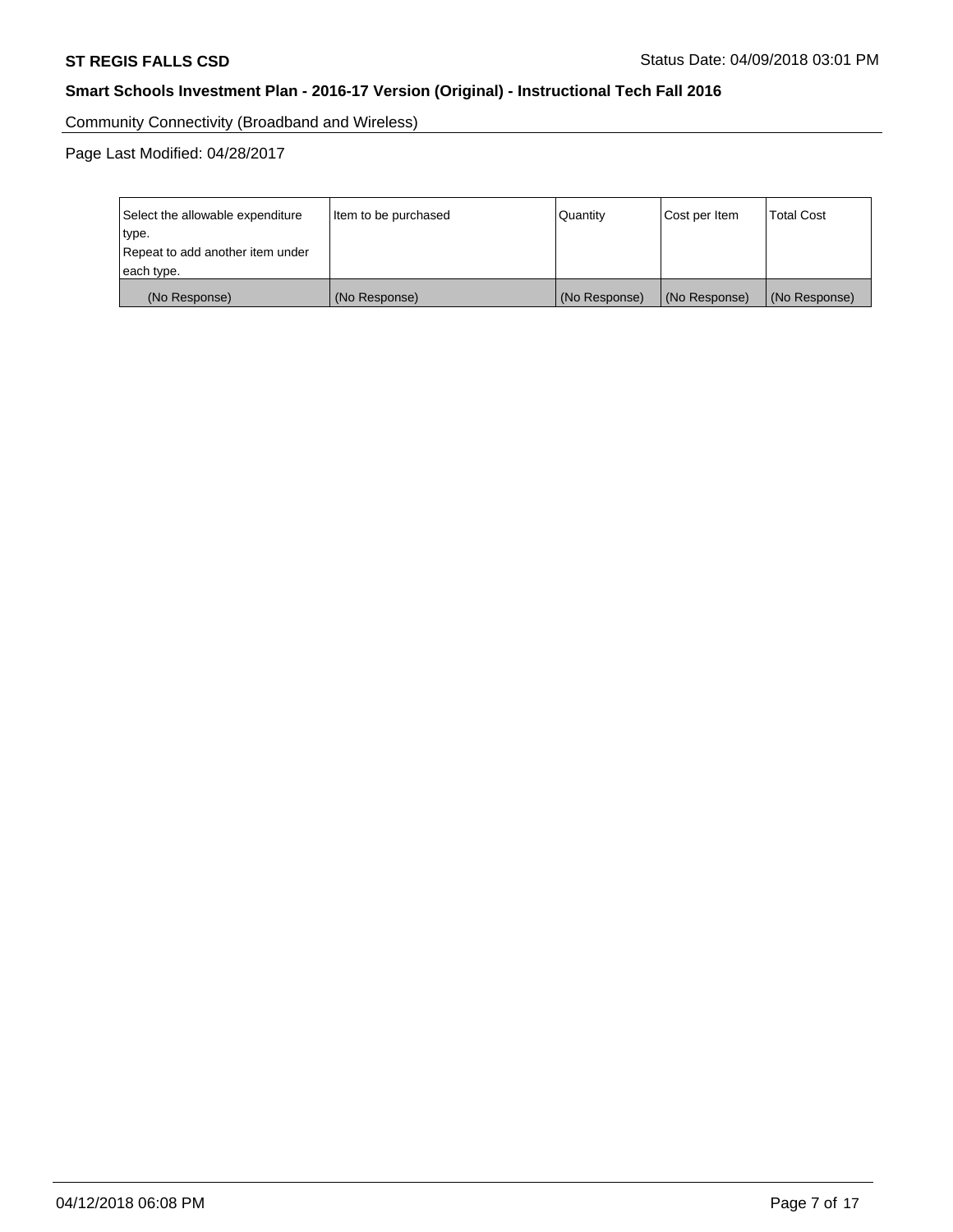### Classroom Learning Technology

Page Last Modified: 04/09/2018

**1. In order for students and faculty to receive the maximum benefit from the technology made available under the Smart Schools Bond Act, their school buildings must possess sufficient connectivity infrastructure to ensure that devices can be used during the school day. Smart Schools Investment Plans must demonstrate that sufficient infrastructure that meets the Federal Communications Commission's 100 Mbps per 1,000 students standard currently exists in the buildings where new devices will be deployed, or is a planned use of a portion of Smart Schools Bond Act funds, or is under development through another funding source.**

**Smart Schools Bond Act funds used for technology infrastructure or classroom technology investments must increase the number of school buildings that meet or exceed the minimum speed standard of 100 Mbps per 1,000 students and staff within 12 months. This standard may be met on either a contracted 24/7 firm service or a "burstable" capability. If the standard is met under the burstable criteria, it must be:**

**1. Specifically codified in a service contract with a provider, and**

**2. Guaranteed to be available to all students and devices as needed, particularly during periods of high demand, such as computer-based testing (CBT) periods.**

**Please describe how your district already meets or is planning to meet this standard within 12 months of plan submission.**

St. Regis Falls currently meet the required speed. The District has 40 Mb synchronous internet connection. The District possesses the necessary network and wireless network infrastructure to support over 200 students testing at the same time. It exceeds the 26.9 per student.

- **1a. If a district believes that it will be impossible to meet this standard within 12 months, it may apply for a waiver of this requirement, as described on the Smart Schools website. The waiver must be filed and approved by SED prior to submitting this survey.**
	- By checking this box, you are certifying that the school district has an approved waiver of this requirement on file with the New York State Education Department.

#### **2.** Connectivity Speed Calculator **(Required)**

|                  | Number of<br><b>Students</b> | Multiply by<br>100 Kbps | Divide by 1000 Current Speed<br>to Convert to<br>Reauired<br>Speed in Mb | l in Mb | Expected<br>Speed to be<br>Attained Within Required<br>12 Months | <b>Expected Date</b><br>When<br>Speed Will be<br><b>Met</b> |
|------------------|------------------------------|-------------------------|--------------------------------------------------------------------------|---------|------------------------------------------------------------------|-------------------------------------------------------------|
| Calculated Speed | 269                          | 26,900                  | 26.9                                                                     | 40      | 100                                                              | Currently met                                               |

**3. If the district wishes to have students and staff access the Internet from wireless devices within the school building, or in close proximity to it, it must first ensure that it has a robust Wi-Fi network in place that has sufficient bandwidth to meet user demand.**

**Please describe how you have quantified this demand and how you plan to meet this demand.**

We can accommodate this demand now given the number of students and staff but with the upgrade of our CISCO switches we will exceed the expectations for Wi-Fi connectivity.

**4. All New York State public school districts are required to complete and submit an Instructional Technology Plan survey to the New York State Education Department in compliance with Section 753 of the Education Law and per Part 100.12 of the Commissioner's Regulations.**

**Districts that include educational technology purchases as part of their Smart Schools Investment Plan must have a submitted and approved Instructional Technology Plan survey on file with the New York State Education Department.**

 $\boxtimes$  By checking this box, you are certifying that the school district has an approved Instructional Technology Plan survey on file with the New York State Education Department.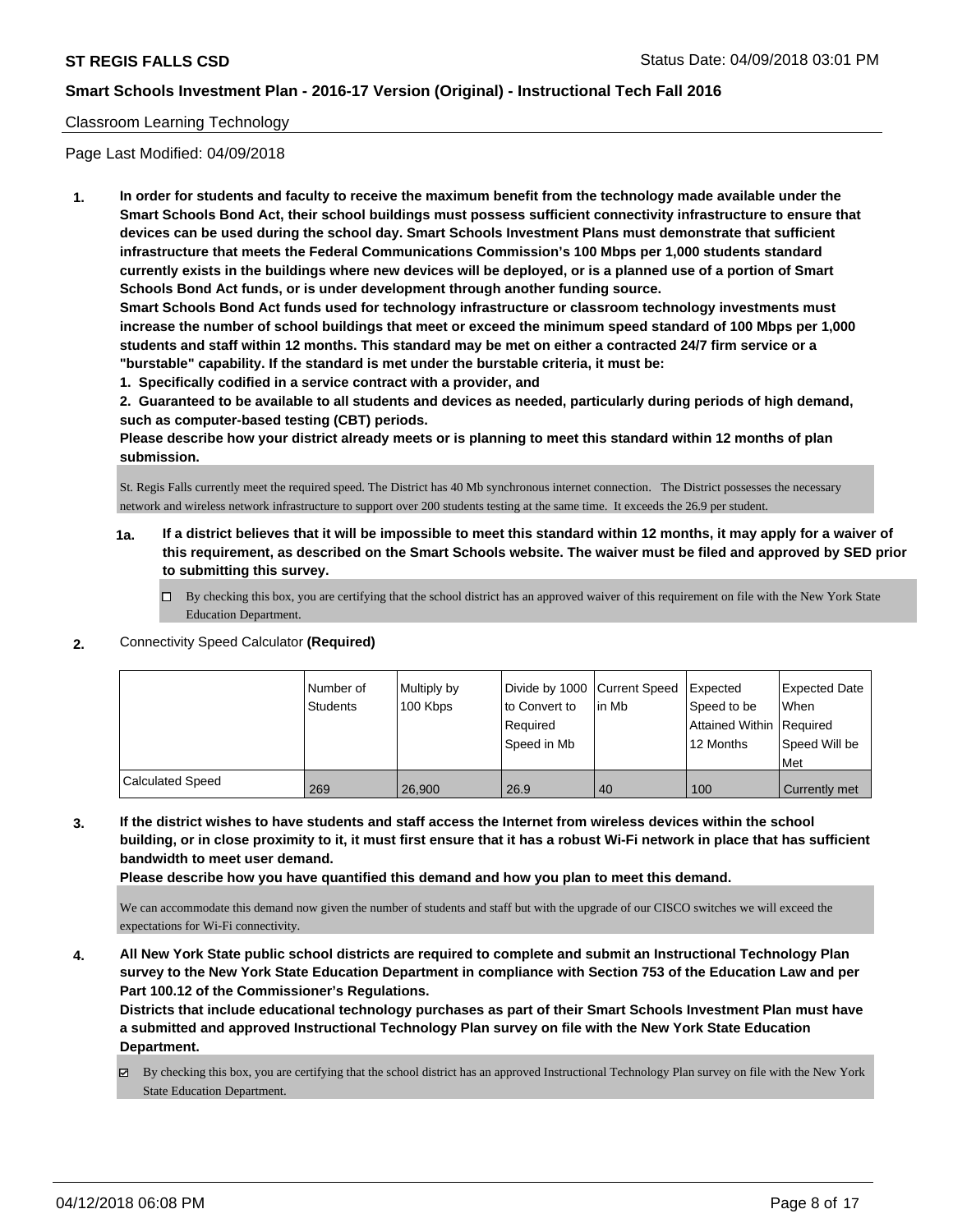#### Classroom Learning Technology

Page Last Modified: 04/09/2018

**5. Describe the devices you intend to purchase and their compatibility with existing or planned platforms or systems. Specifically address the adequacy of each facility's electrical, HVAC and other infrastructure necessary to install and support the operation of the planned technology.**

The district plans to purchase Chrome books, tablets, document cameras, software applications required to operate the devices and interactive displays. Our Current electrical, HVAC and infrastructure can accommodate the purchases we are proposing. All purchases are compatible with the districts current technology that is already in place. The existing electrical structure in each classroom is sufficient to support the charging stations that we are requesting for our Chrome books and our tablets.

#### **6. Describe how the proposed technology purchases will:**

- **> enhance differentiated instruction;**
- **> expand student learning inside and outside the classroom;**
- **> benefit students with disabilities and English language learners; and**
- **> contribute to the reduction of other learning gaps that have been identified within the district.**

**The expectation is that districts will place a priority on addressing the needs of students who struggle to succeed in a rigorous curriculum. Responses in this section should specifically address this concern and align with the district's Instructional Technology Plan (in particular Question 2 of E. Curriculum and Instruction: "Does the district's instructional technology plan address the needs of students with disabilities to ensure equitable access to instruction, materials and assessments?" and Question 3 of the same section: "Does the district's instructional technology plan address the provision of assistive technology specifically for students with disabilities to ensure access to and participation in the general curriculum?"**

With all students having regular access to technology on a daily basis, we can allow students modifications as needed. The modification can include spell check, text read, use of a keyboard for children with fine motor challenges. Students with low vision can increase text size, etc. Student who need re-teaching can access more examples is written, pictorial or video format. Student learning can be expanded in so many ways. Our small rural school is high poverty and separate from any culturally diverse or metropolitan areas. Having access to technology will open a world of virtual experiences for our students that they would not be able to access in another way. This will allow students to plan and explore potential activities for both classrooms and extra curricular clubs. It will allow them to expand their exposure to a variety of art forms that simply are not located within a reasonable distance from our school or the students homes. The technology also helps our English language learners to translate in addition to helping them virtually share their culture and traditions with their classmates. All children will benefit from technology that allows us to deliver instruction through multiple modalities. Students can read and access resources on any topic through a variety of sources, including databases, movies, virtual tours. The more experiences that students have in any subject area or topic, the better their understanding of the information. Students reading and decoding as well as their logical thinking are expanded when the have an increase in experiencing curriculum.

## **7. Where appropriate, describe how the proposed technology purchases will enhance ongoing communication with parents and other stakeholders and help the district facilitate technology-based regional partnerships, including distance learning and other efforts.**

St. Regis Falls is a very small rural community. Most parents travel over 40 miles to work each day. It makes it difficult for parents to participate in school activities. We are hoping that by providing better technology, improving our web page and allowing for interactive communications that parents may be able to join us for meeting/ activities virtually. If students and teachers have technology access we can include parents from a worksite during a lunch break in a meeting or discussion. This would save parents from missing a half day of work for a meeting or communication with a teacher. We frequently have low involvement because families need to work. Better collaboration will help us provide consistent expectations between home & school.

In addition we are working to provide our students with authentic writing activities and would like to see students creating newsletters and blogs that can be shared with parents. We are hoping that technology will allow parents a better insight to what we are doing on a more regular basis. With the help of our students and our transition to becoming a Google school in September of 2017, our goals is to have a website where students can share their work and activities here at St. Regis Falls with not only their parents but with the community as a whole as well as friends and families around the globe. We are expecting to record and share events such as concerts, plays, and graduation ceremonies so that families and our community can celebrate our successes.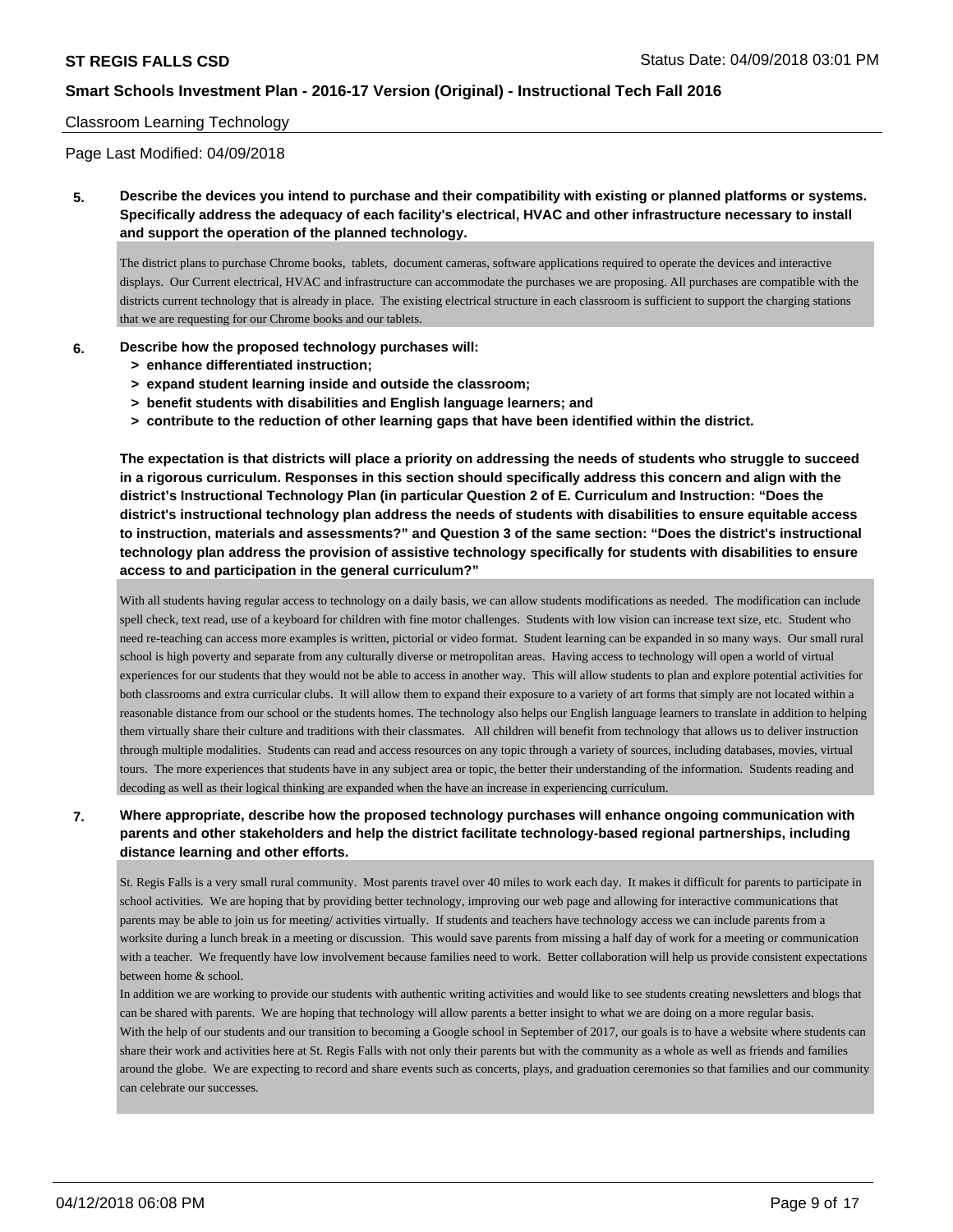### Classroom Learning Technology

Page Last Modified: 04/09/2018

**8. Describe the district's plan to provide professional development to ensure that administrators, teachers and staff can employ the technology purchased to enhance instruction successfully.**

**Note: This response should be aligned and expanded upon in accordance with your district's response to Question 1 of F. Professional Development of your Instructional Technology Plan: "Please provide a summary of professional development offered to teachers and staff, for the time period covered by this plan, to support technology to enhance teaching and learning. Please include topics, audience and method of delivery within your summary."**

The district is part of a Model School Consortium and has also been working with NERIC (North Eastern Regional Information Center) to access training. The district is in the process of becoming a Google School and we have been offering training in Google and technology related topics and systems for the past two years. We have several staff who are working toward becoming Google Certified so that we have access and support available right at our district on an as needed basis. Staff have been attending the Constructivist Conference for the past several years and building a network of support for themselves. The district will continue to access these supports as well as explore other options to keep administrators, teachers and students current with technology and best classroom practices for students to ensure that they are attaining 21st century skills. As part of every staff members initial training, we will teach them how to use the chrome books, how to utilize Google docs, Google calendar and interactive displays. All teachers will be trained in Google classroom and use Shared documents for ongoing collaborative projects to improve instruction and increase student achievement.

**9. Districts must contact the SUNY/CUNY teacher preparation program that supplies the largest number of the district's new teachers to request advice on innovative uses and best practices at the intersection of pedagogy and educational technology.**

By checking this box, you certify that you have contacted the SUNY/CUNY teacher preparation program that supplies the largest number of your new teachers to request advice on these issues.

**9a. Please enter the name of the SUNY or CUNY Institution that you contacted.**

SUNY - Potsdam

**9b. Enter the primary Institution phone number.**

315-267-3450

**9c. Enter the name of the contact person with whom you consulted and/or will be collaborating with on innovative uses of technology and best practices.**

Amy Guiney

**10. A district whose Smart Schools Investment Plan proposes the purchase of technology devices and other hardware must account for nonpublic schools in the district.**

#### **Are there nonpublic schools within your school district?**

Yes

 $\square$  No

**10a. Describe your plan to loan purchased hardware to nonpublic schools within your district. The plan should use your district's nonpublic per-student loan amount calculated below, within the framework of the guidance. Please enter the date by which nonpublic schools must request classroom technology items. Also, specify in your response the devices that the nonpublic schools have requested, as well as in the in the Budget and the Expenditure Table at the end of the page.**

Nonpublic school will be able to request purchased hardware as part of their request for all other aide & support. Non Public Schools will need to submit the request for the loan of hardware on the district provided form by June 1 of each school year. The goal is for consistent solid communication and a standardized process to provide students in Nonpublic schools with a complete educational support package that would include technology equipment if the nonpublic school would like it for our students from St. Regis Falls.

St. Therese, the nonpublic school, has an allotment of \$9,000. St. Therese Academy would like the District to purchase 24 chrome books at a per unit cost of \$375 per chrome book.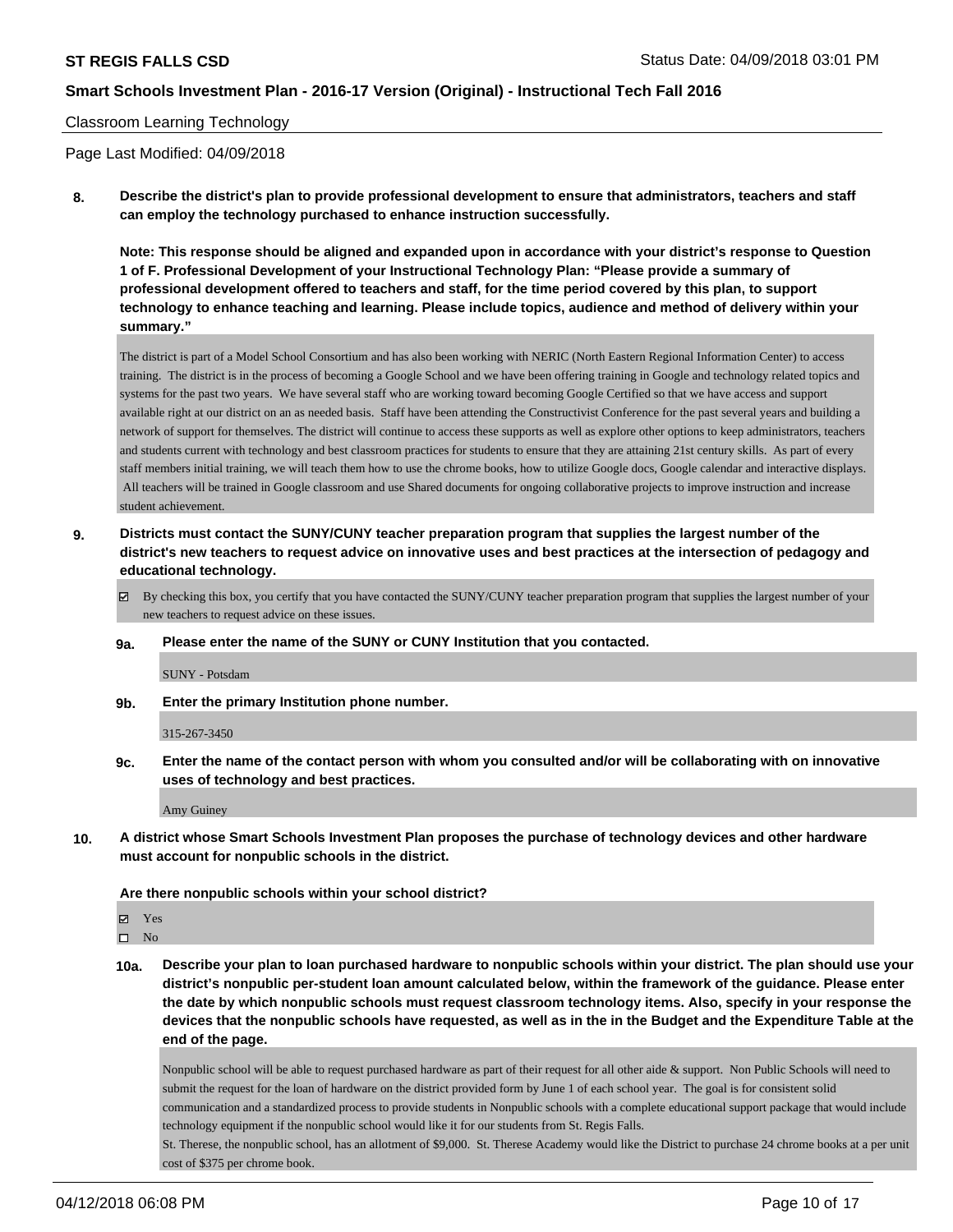#### Classroom Learning Technology

Page Last Modified: 04/09/2018

**10b. A final Smart Schools Investment Plan cannot be approved until school authorities have adopted regulations specifying the date by which requests from nonpublic schools for the purchase and loan of Smart Schools Bond Act classroom technology must be received by the district.**

 $\boxtimes$  By checking this box, you certify that you have such a plan and associated regulations in place that have been made public.

**11.** Nonpublic Classroom Technology Loan Calculator

The Smart Schools Bond Act provides that any Classroom Learning Technology purchases made using Smart Schools funds shall be lent, upon request, to nonpublic schools in the district. However, no school district shall be required to loan technology in amounts greater than the total obtained and spent on technology pursuant to the Smart Schools Bond Act and the value of such loan may not exceed the total of \$250 multiplied by the nonpublic school enrollment in the base year at the time of enactment.

See: http://www.p12.nysed.gov/mgtserv/smart\_schools/docs/Smart\_Schools\_Bond\_Act\_Guidance\_04.27.15\_Final.pdf.

|                                     | 1. Classroom<br>Technology<br>Sub-allocation | l 2. Public<br>l Enrollment<br>$(2014-15)$ | l 3. Nonpublic<br>Enrollment<br>(2014-15) | l 4. Sum of<br>Public and<br>l Nonpublic<br>Enrollment | 15. Total Per<br>Pupil Sub-<br>lallocation | l 6. Total<br>Nonpublic Loan<br>Amount |
|-------------------------------------|----------------------------------------------|--------------------------------------------|-------------------------------------------|--------------------------------------------------------|--------------------------------------------|----------------------------------------|
| Calculated Nonpublic Loan<br>Amount | 221.654                                      | 264                                        | 36                                        | 300                                                    | 739                                        | 9.000                                  |

**12. To ensure the sustainability of technology purchases made with Smart Schools funds, districts must demonstrate a long-term plan to maintain and replace technology purchases supported by Smart Schools Bond Act funds. This sustainability plan shall demonstrate a district's capacity to support recurring costs of use that are ineligible for Smart Schools Bond Act funding such as device maintenance, technical support, Internet and wireless fees, maintenance of hotspots, staff professional development, building maintenance and the replacement of incidental items. Further, such a sustainability plan shall include a long-term plan for the replacement of purchased devices and equipment at the end of their useful life with other funding sources.**

 $\boxtimes$  By checking this box, you certify that the district has a sustainability plan as described above.

**13. Districts must ensure that devices purchased with Smart Schools Bond funds will be distributed, prepared for use, maintained and supported appropriately. Districts must maintain detailed device inventories in accordance with generally accepted accounting principles.**

By checking this box, you certify that the district has a distribution and inventory management plan and system in place.

**14.** If you are submitting an allocation for **Classroom Learning Technology** complete this table. **Note that the calculated Total at the bottom of the table must equal the Total allocation for this category that you entered in the SSIP Overview overall budget.**

|                         | Sub-Allocation |
|-------------------------|----------------|
| Interactive Whiteboards | 30,000         |
| Computer Servers        | 0              |
| Desktop Computers       | $\Omega$       |
| Laptop Computers        | 132,900        |
| Tablet Computers        | 27,000         |
| <b>Other Costs</b>      | 31,754         |
| Totals:                 | 221,654        |

**15. Please detail the type, quantity, per unit cost and total cost of the eligible items under each sub-category. This is especially important for any expenditures listed under the "Other" category. All expenditures must be capital-bond eligible to be reimbursed through the SSBA. If you have any questions, please contact us directly through**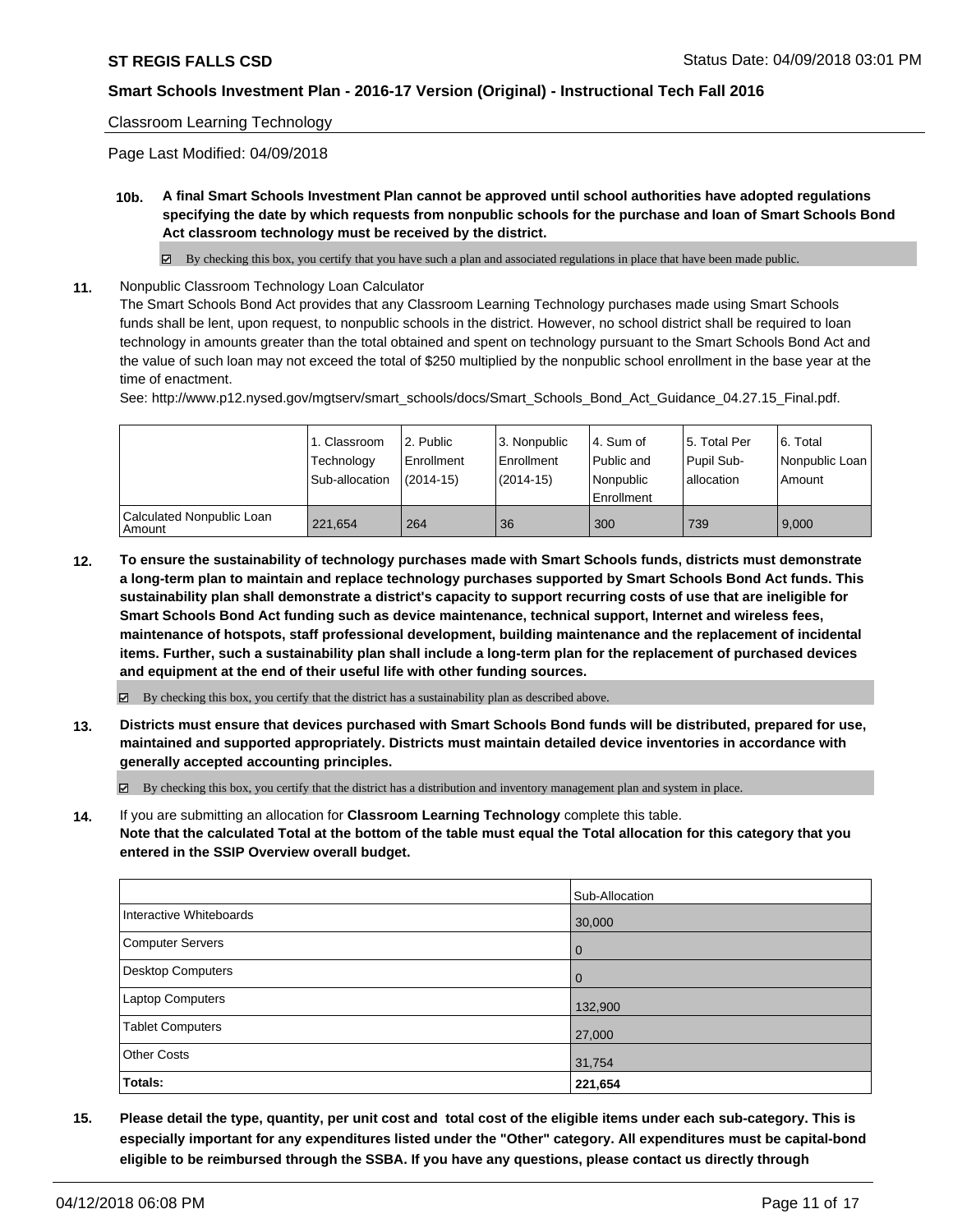Classroom Learning Technology

Page Last Modified: 04/09/2018

**smartschools@nysed.gov.**

**Please specify in the "Item to be Purchased" field which specific expenditures and items are planned to meet the district's nonpublic loan requirement, if applicable.**

**NOTE: Wireless Access Points that will be loaned/purchased for nonpublic schools should ONLY be included in this category, not under School Connectivity, where public school districts would list them. Add rows under each sub-category for additional items, as needed.**

| Select the allowable expenditure<br>type.<br>Repeat to add another item under<br>each type. | Item to be Purchased        | Quantity | Cost per Item | <b>Total Cost</b> |
|---------------------------------------------------------------------------------------------|-----------------------------|----------|---------------|-------------------|
| Interactive Whiteboards                                                                     | interactive displays        | 6        | 5,000         | 30,000            |
| <b>Laptop Computers</b>                                                                     | Chrome Books                | 354      | 350           | 123,900           |
| <b>Tablet Computers</b>                                                                     | Tablets (Window based)      | 60       | 450           | 27,000            |
| <b>Other Costs</b>                                                                          | document cameras            | 5        | 350           | 1,750             |
| <b>Other Costs</b>                                                                          | Chrome Book carts           | 6        | 2,500         | 15,000            |
| <b>Other Costs</b>                                                                          | tablet carts                | 4        | 1,450         | 5,800             |
| <b>Other Costs</b>                                                                          | <b>Chrome Management</b>    | 354      | 26            | 9,204             |
| <b>Laptop Computers</b>                                                                     | Chrome books for Non Public | 24       | 375           | 9,000             |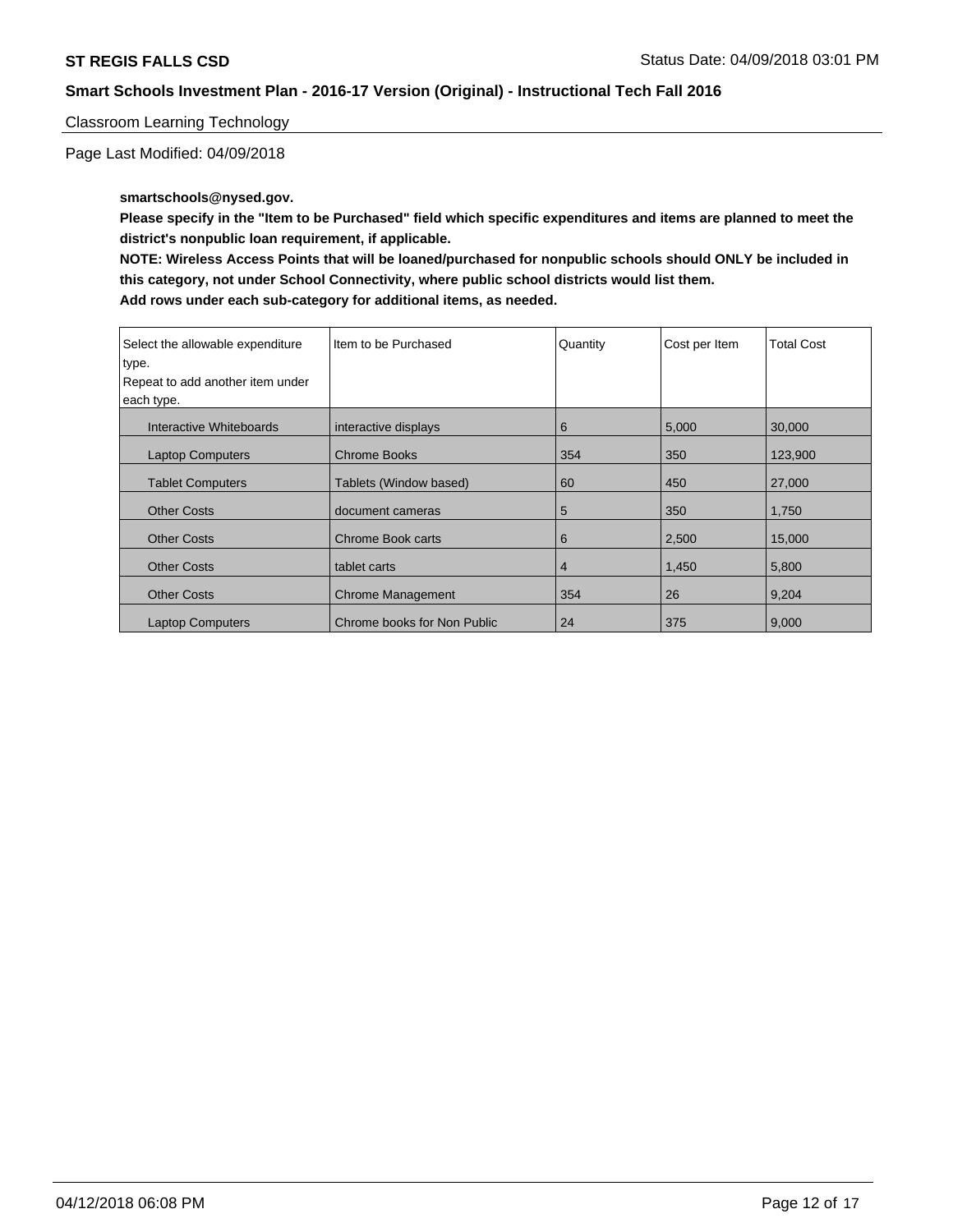#### Pre-Kindergarten Classrooms

Page Last Modified: 04/28/2017

**1. Provide information regarding how and where the district is currently serving pre-kindergarten students and justify the need for additional space with enrollment projections over 3 years.**

(No Response)

- **2. Describe the district's plan to construct, enhance or modernize education facilities to accommodate prekindergarten programs. Such plans must include:**
	- **Specific descriptions of what the district intends to do to each space;**
	- **An affirmation that pre-kindergarten classrooms will contain a minimum of 900 square feet per classroom;**
	- **The number of classrooms involved;**
	- **The approximate construction costs per classroom; and**
	- **Confirmation that the space is district-owned or has a long-term lease that exceeds the probable useful life of the improvements.**

(No Response)

**3. Smart Schools Bond Act funds may only be used for capital construction costs. Describe the type and amount of additional funds that will be required to support ineligible ongoing costs (e.g. instruction, supplies) associated with any additional pre-kindergarten classrooms that the district plans to add.**

(No Response)

**4. All plans and specifications for the erection, repair, enlargement or remodeling of school buildings in any public school district in the State must be reviewed and approved by the Commissioner. Districts that plan capital projects using their Smart Schools Bond Act funds will undergo a Preliminary Review Process by the Office of Facilities Planning.**

**Please indicate on a separate row each project number given to you by the Office of Facilities Planning.**

| <b>Project Number</b> |  |
|-----------------------|--|
| (No Response)         |  |

**5.** If you have made an allocation for **Pre-Kindergarten Classrooms,** complete this table.

**Note that the calculated Total at the bottom of the table must equal the Total allocation for this category that you entered in the SSIP Overview overall budget.**

|                                          | Sub-Allocation |
|------------------------------------------|----------------|
| Construct Pre-K Classrooms               | (No Response)  |
| Enhance/Modernize Educational Facilities | (No Response)  |
| Other Costs                              | (No Response)  |
| Totals:                                  | 0              |

**6. Please detail the type, quantity, per unit cost and total cost of the eligible items under each sub-category. This is especially important for any expenditures listed under the "Other" category. All expenditures must be capital-bond eligible to be reimbursed through the SSBA. If you have any questions, please contact us directly through smartschools@nysed.gov.**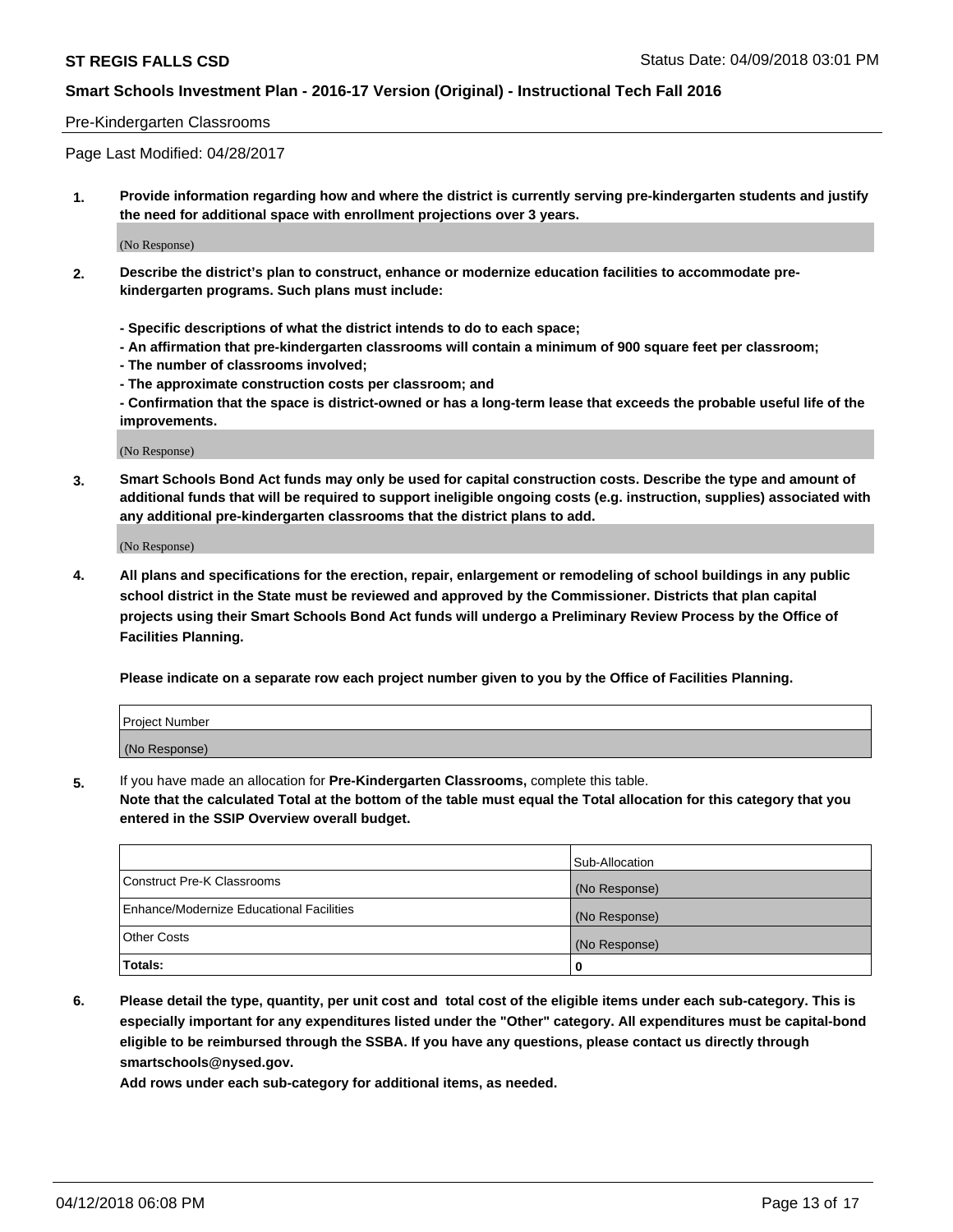# Pre-Kindergarten Classrooms

Page Last Modified: 04/28/2017

| Select the allowable expenditure | Item to be purchased | Quantity      | Cost per Item | <b>Total Cost</b> |
|----------------------------------|----------------------|---------------|---------------|-------------------|
| type.                            |                      |               |               |                   |
| Repeat to add another item under |                      |               |               |                   |
| each type.                       |                      |               |               |                   |
| (No Response)                    | (No Response)        | (No Response) | (No Response) | (No Response)     |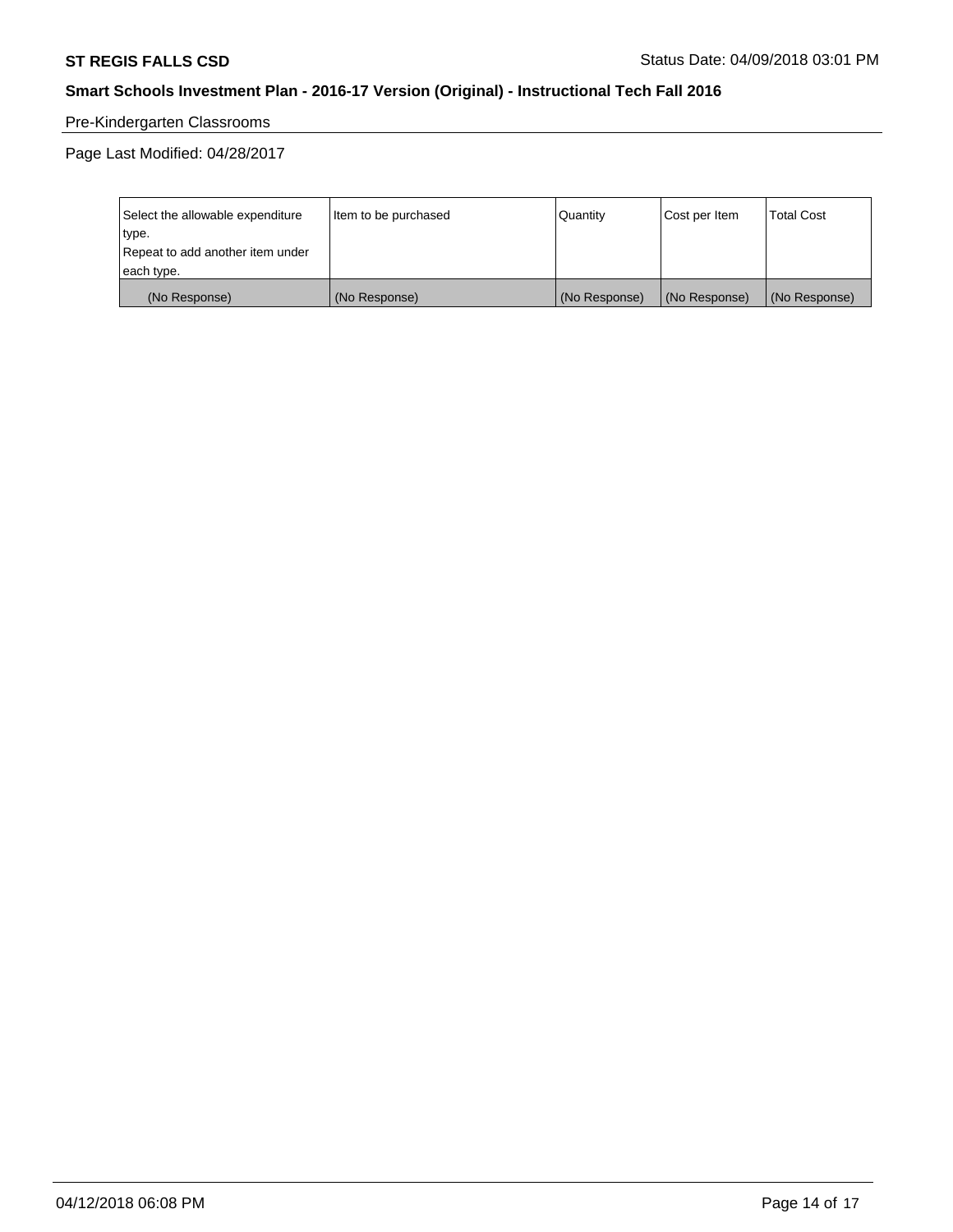Replace Transportable Classrooms

Page Last Modified: 04/28/2017

**1. Describe the district's plan to construct, enhance or modernize education facilities to provide high-quality instructional space by replacing transportable classrooms.**

(No Response)

**2. All plans and specifications for the erection, repair, enlargement or remodeling of school buildings in any public school district in the State must be reviewed and approved by the Commissioner. Districts that plan capital projects using their Smart Schools Bond Act funds will undergo a Preliminary Review Process by the Office of Facilities Planning.**

**Please indicate on a separate row each project number given to you by the Office of Facilities Planning.**

| <b>Project Number</b> |  |
|-----------------------|--|
| (No Response)         |  |
|                       |  |

**3. For large projects that seek to blend Smart Schools Bond Act dollars with other funds, please note that Smart Schools Bond Act funds can be allocated on a pro rata basis depending on the number of new classrooms built that directly replace transportable classroom units.**

**If a district seeks to blend Smart Schools Bond Act dollars with other funds describe below what other funds are being used and what portion of the money will be Smart Schools Bond Act funds.**

(No Response)

**4.** If you have made an allocation for **Replace Transportable Classrooms**, complete this table. **Note that the calculated Total at the bottom of the table must equal the Total allocation for this category that you entered in the SSIP Overview overall budget.**

|                                                | Sub-Allocation |
|------------------------------------------------|----------------|
| Construct New Instructional Space              | (No Response)  |
| Enhance/Modernize Existing Instructional Space | (No Response)  |
| Other Costs                                    | (No Response)  |
| Totals:                                        | 0              |

**5. Please detail the type, quantity, per unit cost and total cost of the eligible items under each sub-category. This is especially important for any expenditures listed under the "Other" category. All expenditures must be capital-bond eligible to be reimbursed through the SSBA. If you have any questions, please contact us directly through smartschools@nysed.gov.**

| Select the allowable expenditure | Item to be purchased | Quantity      | Cost per Item | <b>Total Cost</b> |
|----------------------------------|----------------------|---------------|---------------|-------------------|
| type.                            |                      |               |               |                   |
| Repeat to add another item under |                      |               |               |                   |
| each type.                       |                      |               |               |                   |
| (No Response)                    | (No Response)        | (No Response) | (No Response) | (No Response)     |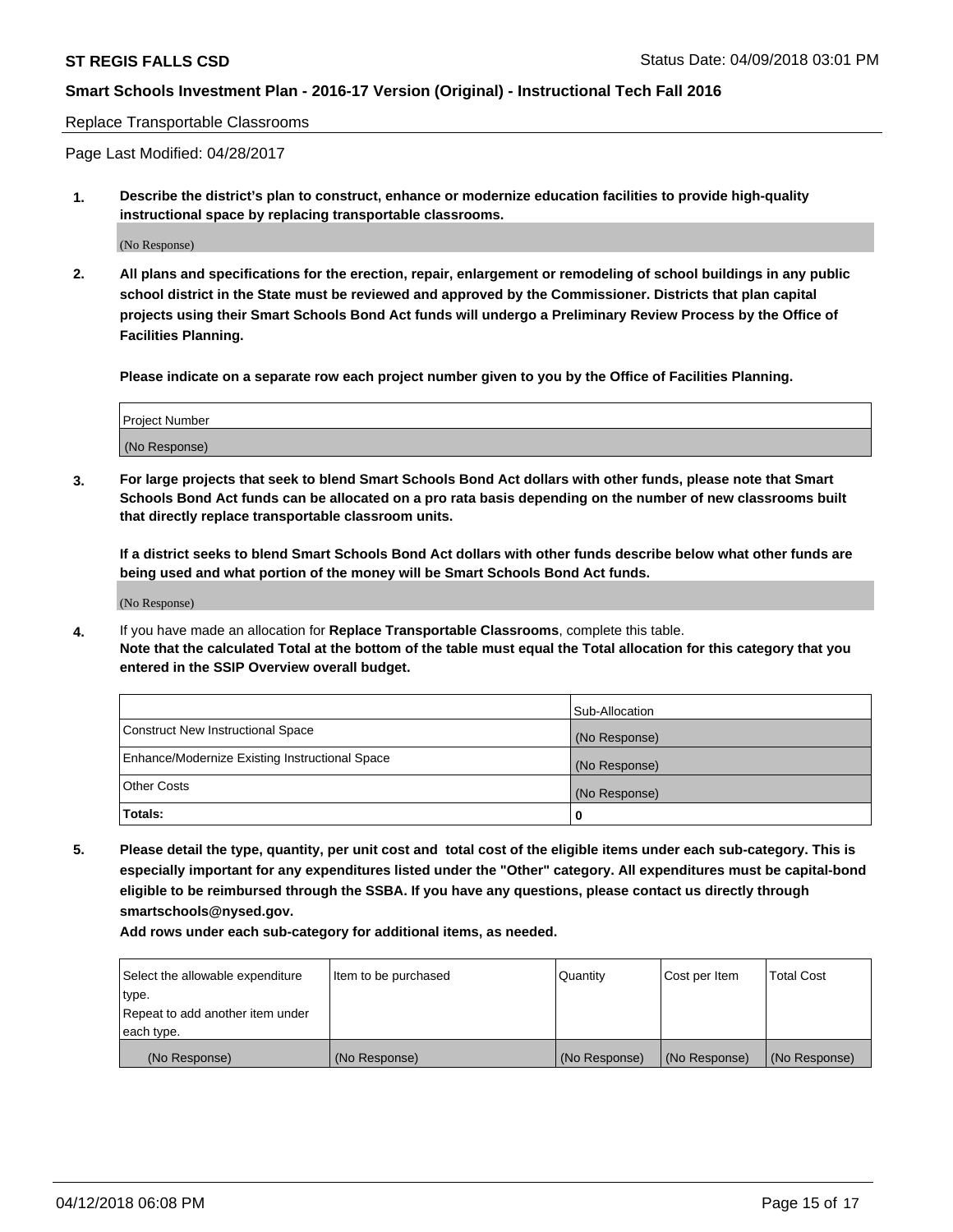#### High-Tech Security Features

Page Last Modified: 04/28/2017

**1. Describe how you intend to use Smart Schools Bond Act funds to install high-tech security features in school buildings and on school campuses.**

(No Response)

**2. All plans and specifications for the erection, repair, enlargement or remodeling of school buildings in any public school district in the State must be reviewed and approved by the Commissioner. Districts that plan capital projects using their Smart Schools Bond Act funds will undergo a Preliminary Review Process by the Office of Facilities Planning.** 

**Please indicate on a separate row each project number given to you by the Office of Facilities Planning.**

| <b>Project Number</b> |  |  |
|-----------------------|--|--|
|                       |  |  |
| (No Response)         |  |  |

- **3. Was your project deemed eligible for streamlined Review?**
	- Yes  $\square$  No
- **4. Include the name and license number of the architect or engineer of record.**

| l Name        | License Number |
|---------------|----------------|
| (No Response) | (No Response)  |

**5.** If you have made an allocation for **High-Tech Security Features**, complete this table. **Note that the calculated Total at the bottom of the table must equal the Total allocation for this category that you entered in the SSIP Overview overall budget.**

|                                                      | Sub-Allocation |
|------------------------------------------------------|----------------|
| Capital-Intensive Security Project (Standard Review) | (No Response)  |
| <b>Electronic Security System</b>                    | (No Response)  |
| <b>Entry Control System</b>                          | (No Response)  |
| Approved Door Hardening Project                      | (No Response)  |
| <b>Other Costs</b>                                   | (No Response)  |
| Totals:                                              | 0              |

**6. Please detail the type, quantity, per unit cost and total cost of the eligible items under each sub-category. This is especially important for any expenditures listed under the "Other" category. All expenditures must be capital-bond eligible to be reimbursed through the SSBA. If you have any questions, please contact us directly through smartschools@nysed.gov.**

| Select the allowable expenditure | Item to be purchased | Quantity      | Cost per Item | <b>Total Cost</b> |
|----------------------------------|----------------------|---------------|---------------|-------------------|
| type.                            |                      |               |               |                   |
| Repeat to add another item under |                      |               |               |                   |
| each type.                       |                      |               |               |                   |
| (No Response)                    | (No Response)        | (No Response) | (No Response) | (No Response)     |